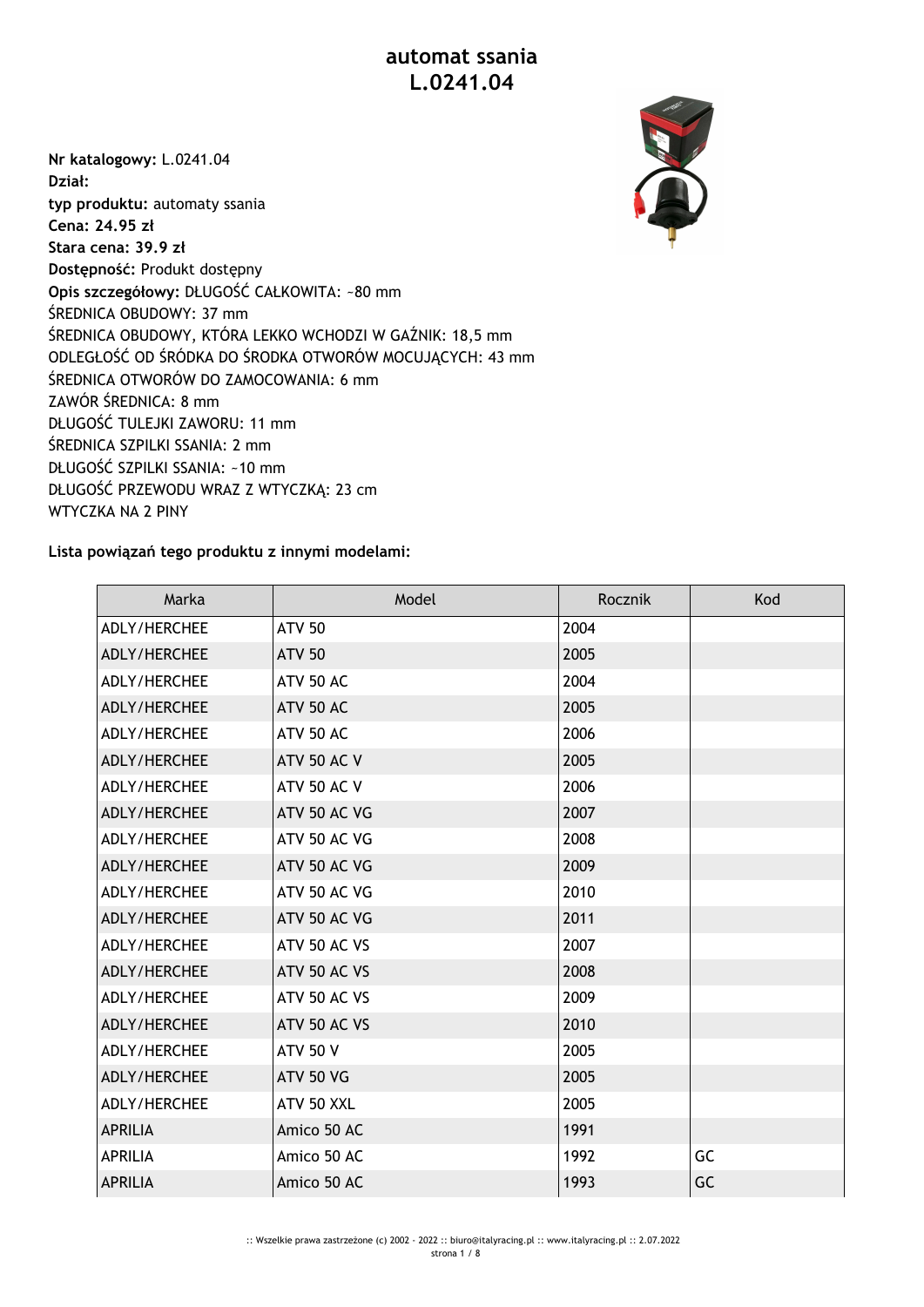| <b>APRILIA</b> | Amico 50 AC GL    | 1994 | HU               |
|----------------|-------------------|------|------------------|
| <b>APRILIA</b> | Amico 50 AC GL    | 1995 | HU               |
| <b>APRILIA</b> | Amico 50 AC GL    | 1996 | <b>HU010</b>     |
| <b>APRILIA</b> | Amico 50 AC GL    | 1997 | <b>HU010</b>     |
| <b>APRILIA</b> | Amico 50 AC GL    | 1998 | HU010            |
| <b>APRILIA</b> | Amico 50 AC GL    | 1999 | <b>HU010</b>     |
| <b>APRILIA</b> | Amico 50 AC LX    | 1995 | GC               |
| <b>APRILIA</b> | Amico 50 AC LX    | 1996 | GC               |
| <b>APRILIA</b> | Amico 50 AC Sport | 1992 | GC               |
| <b>APRILIA</b> | Amico 50 AC Sport | 1993 | GC               |
| <b>APRILIA</b> | Amico 50 GL       | 1994 | HV               |
| <b>APRILIA</b> | Amico 50 GL       | 1995 | HV               |
| APRILIA        | Amico 50 GL       | 1996 | HV               |
| <b>APRILIA</b> | Amico 50 GL       | 1997 | HV               |
| APRILIA        | Amico 50 GL       | 1998 | HV               |
| <b>APRILIA</b> | Amico 50 GL       | 1999 | HV               |
| <b>APRILIA</b> | Amico 50 LX       | 1995 | GC               |
| <b>APRILIA</b> | Amico 50 LX       | 1996 | GC               |
| APRILIA        | Area 51 50 LC     | 1998 | MY000            |
| <b>APRILIA</b> | Area 51 50 LC     | 1999 | <b>MY000</b>     |
| <b>APRILIA</b> | Area 51 50 LC     | 2000 | <b>MY</b>        |
| <b>APRILIA</b> | Area 51 50 LC     | 2001 | <b>MY</b>        |
| <b>APRILIA</b> | Area 51 50 LC     | 2002 | <b>MY</b>        |
| <b>APRILIA</b> | Gulliver 50 AC    | 1995 | LH000            |
| APRILIA        | Gulliver 50 AC    | 1996 | LH <sub>00</sub> |
| <b>APRILIA</b> | Gulliver 50 AC    | 1997 | <b>LH00</b>      |
| APRILIA        | Gulliver 50 AC    | 1998 | LH00             |
| <b>APRILIA</b> | Gulliver 50 AC    | 1999 | LH00             |
| APRILIA        | Gulliver 50 LC    | 1996 | LHO4             |
| <b>APRILIA</b> | Gulliver 50 LC    | 1997 | <b>LH04</b>      |
| APRILIA        | Gulliver 50 LC    | 1998 | LH04             |
| <b>APRILIA</b> | Gulliver 50 LC    | 1999 | <b>LH04</b>      |
| <b>APRILIA</b> | Rally 50 AC       | 1995 | <b>MD000</b>     |
| <b>APRILIA</b> | Rally 50 AC       | 1996 | <b>MD000</b>     |
| <b>APRILIA</b> | Rally 50 AC       | 1997 | <b>MD000</b>     |
| APRILIA        | Rally 50 AC       | 1998 | <b>MD000</b>     |
| APRILIA        | Rally 50 AC       | 1999 | <b>MD000</b>     |
| <b>APRILIA</b> | Rally 50 AC       | 2000 | <b>MD000</b>     |
| APRILIA        | Rally 50 AC       | 2001 | <b>MD000</b>     |
| <b>APRILIA</b> | Rally 50 AC       | 2002 | <b>MD000</b>     |
| <b>APRILIA</b> |                   | 2003 | <b>MD000</b>     |
|                | Rally 50 AC       |      |                  |
| <b>APRILIA</b> | Rally 50 AC       | 2004 | <b>MD000</b>     |
| APRILIA        | Rally 50 AC Kat   | 2000 | MDH00            |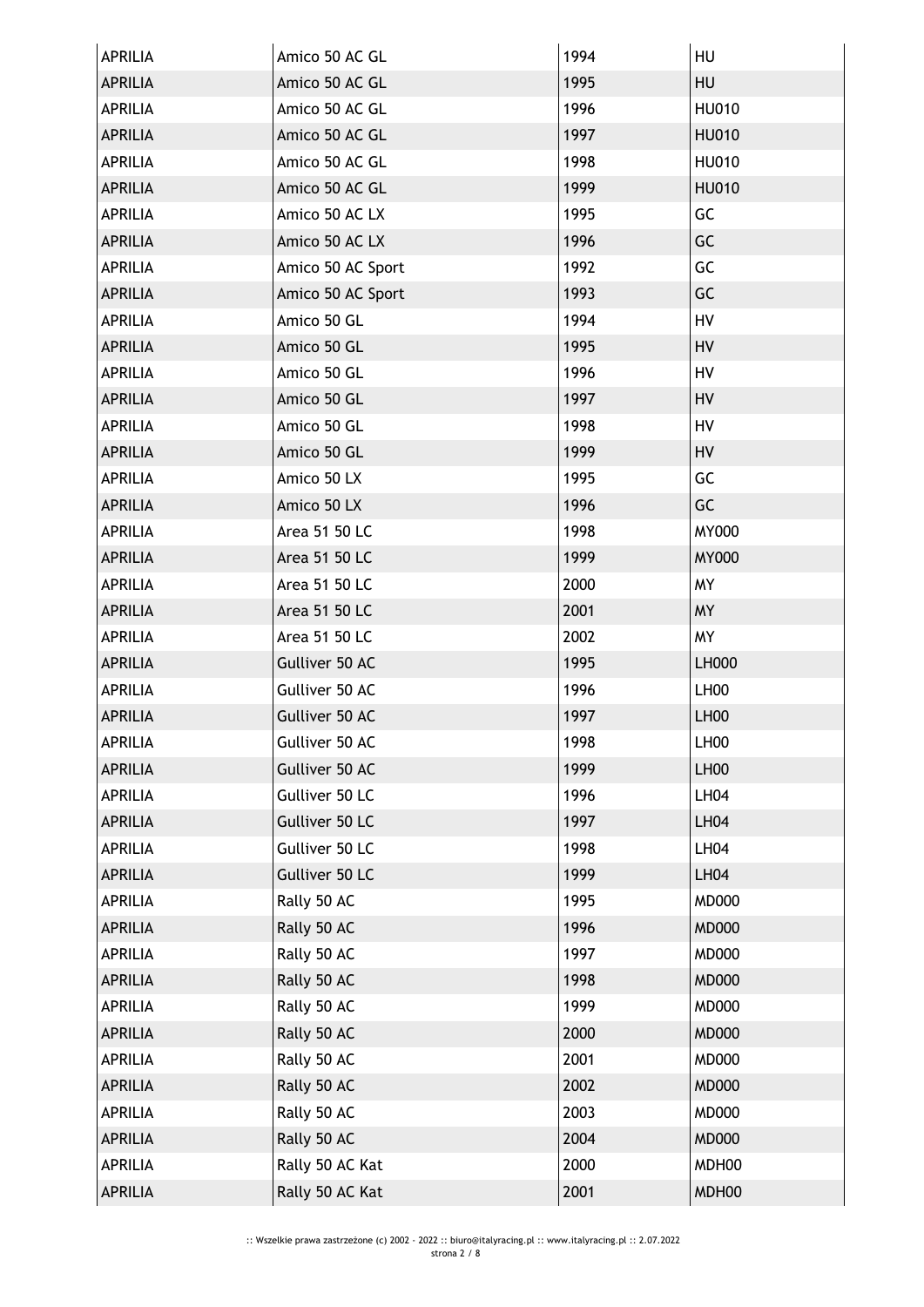| <b>APRILIA</b> | Rally 50 AC Kat    | 2002 | MDH00         |
|----------------|--------------------|------|---------------|
| <b>APRILIA</b> | Rally 50 AC Kat    | 2003 | MDH00         |
| <b>APRILIA</b> | Rally 50 AC Kat    | 2004 | MDH00         |
| <b>APRILIA</b> | Rally 50 LC        | 1994 |               |
| APRILIA        | Rally 50 LC        | 1995 |               |
| <b>APRILIA</b> | Rally 50 LC        | 1996 |               |
| <b>APRILIA</b> | Rally 50 LC        | 1997 |               |
| <b>APRILIA</b> | Rally 50 LC        | 1998 |               |
| <b>APRILIA</b> | Rally 50 LC DD     | 1996 | MDA00         |
| <b>APRILIA</b> | Rally 50 LC DD     | 1997 | <b>MDA000</b> |
| APRILIA        | Rally 50 LC DD     | 1998 | <b>MDA000</b> |
| <b>APRILIA</b> | Rally 50 LC DD     | 1999 | <b>MD000</b>  |
| APRILIA        | Rally 50 LC DT     | 1996 | MDA10         |
| <b>APRILIA</b> | Rally 50 LC DT     | 1997 | MDA10         |
| <b>APRILIA</b> | Rally 50 LC DT     | 1998 | MDA10         |
| <b>APRILIA</b> | Rally 50 LC DT     | 1999 | MDA10         |
| APRILIA        | Scarabeo 50 AC     | 1994 | <b>MS</b>     |
| <b>APRILIA</b> | Scarabeo 50 AC     | 1995 | <b>MS</b>     |
| APRILIA        | Scarabeo 50 AC     | 1996 | <b>MS</b>     |
| <b>APRILIA</b> | Scarabeo 50 AC     | 1997 | PF            |
| <b>APRILIA</b> | Scarabeo 50 AC     | 1998 | PF            |
| <b>APRILIA</b> | Scarabeo 50 AC     | 1999 | PF            |
| APRILIA        | Scarabeo 50 AC     | 2000 | PF            |
| <b>APRILIA</b> | Scarabeo 50 AC     | 2001 | PF            |
| <b>APRILIA</b> | Scarabeo 50 AC     | 2002 | PF            |
| <b>APRILIA</b> | Scarabeo 50 AC     | 2003 |               |
| <b>APRILIA</b> | Scarabeo 50 AC     | 2004 |               |
| <b>APRILIA</b> | Scarabeo 50 AC Dit | 2001 | SCA00         |
| APRILIA        | Scarabeo 50 AC Dit | 2002 | SCA00         |
| <b>APRILIA</b> | Scarabeo 50 AC Dit | 2003 | SCA00         |
| <b>APRILIA</b> | Scarabeo 50 AC Dit | 2004 | SCA00         |
| <b>APRILIA</b> | Scarabeo 50 AC Dit | 2005 | SCA00         |
| <b>APRILIA</b> | Scarabeo 500       | 2002 | RT00          |
| <b>APRILIA</b> | Scarabeo 500       | 2003 | <b>RT</b>     |
| <b>APRILIA</b> | Scarabeo 500       | 2004 | <b>RT</b>     |
| <b>APRILIA</b> | Sonic 50 AC        | 1998 | PB            |
| <b>APRILIA</b> | Sonic 50 AC        | 1999 | PB            |
| <b>APRILIA</b> | Sonic 50 AC        | 2000 | PB            |
| <b>APRILIA</b> | Sonic 50 AC        | 2001 | PB            |
| <b>APRILIA</b> | Sonic 50 AC        | 2002 | PB            |
| APRILIA        | Sonic 50 LC GP     | 1998 | PB            |
| <b>APRILIA</b> | Sonic 50 LC GP     | 1999 | PB            |
| <b>APRILIA</b> | <b>SR 50 AC</b>    | 1994 | MR/LF         |
| <b>APRILIA</b> | <b>SR 50 AC</b>    | 1995 | MR/LF         |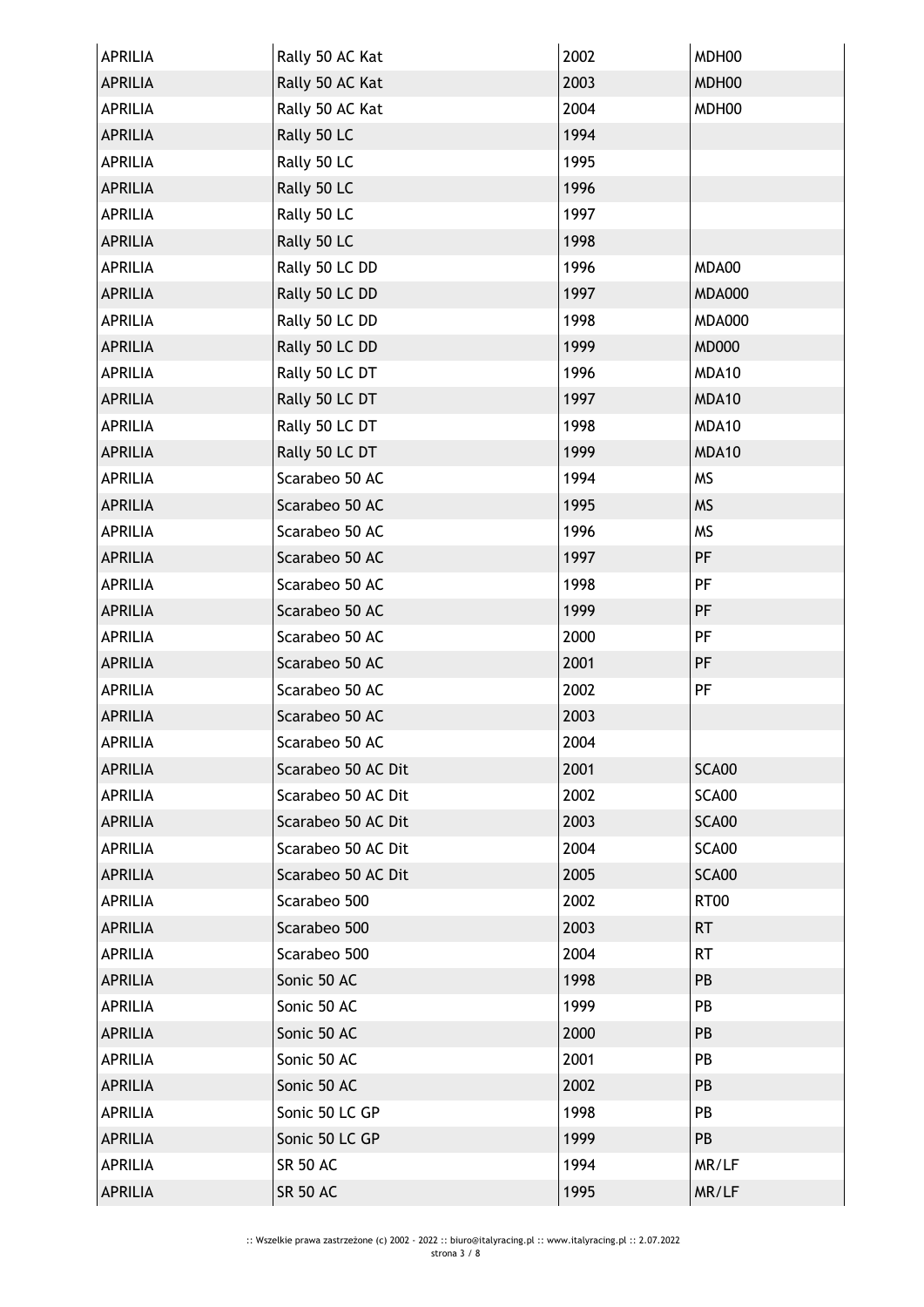| APRILIA        | <b>SR 50 AC</b>      | 1996 | MR/LF          |
|----------------|----------------------|------|----------------|
| <b>APRILIA</b> | <b>SR 50 AC</b>      | 1997 |                |
| <b>APRILIA</b> | SR 50 AC HorizZyl    | 1994 | MR/LF          |
| <b>APRILIA</b> | SR 50 AC HorizZyl    | 1995 | MR/LF          |
| APRILIA        | SR 50 AC HorizZyl    | 1996 | MR/LF          |
| APRILIA        | SR 50 AC Urb.        | 1997 |                |
| <b>APRILIA</b> | SR 50 AC Urban Kid   | 1993 | LB/GP          |
| <b>APRILIA</b> | SR 50 AC Vertik Zyl  | 1993 | LB/GP          |
| <b>APRILIA</b> | <b>SR 50 LC</b>      | 1994 | MR/LC          |
| <b>APRILIA</b> | <b>SR 50 LC</b>      | 1995 | MR/LC          |
| <b>APRILIA</b> | <b>SR 50 LC</b>      | 1996 | MR/LC          |
| <b>APRILIA</b> | <b>SR 50 LC</b>      | 1997 | MR/LC          |
| <b>APRILIA</b> | SR 50 LC HorizZyl    | 1994 | MR/LC          |
| <b>APRILIA</b> | SR 50 LC HorizZyl    | 1995 | MR/LC          |
| <b>APRILIA</b> | SR 50 LC HorizZyl    | 1996 | MR/LC          |
| <b>APRILIA</b> | SR 50 LC HorizZyl    | 1997 | MR/LC          |
| <b>APRILIA</b> | SR 50 LC Netscaper   | 1997 | <b>MZ</b>      |
| <b>APRILIA</b> | SR 50 LC Netscaper   | 1998 | <b>MZ</b>      |
| <b>APRILIA</b> | SR 50 LC Replica     | 1994 | MR/LC          |
| <b>APRILIA</b> | SR 50 LC Replica     | 1995 | MR/LC          |
| <b>APRILIA</b> | SR 50 LC Replica     | 1996 | MR/LC          |
| <b>APRILIA</b> | SR 50 LC Replica     | 1997 | <b>MZ</b>      |
| <b>BENELLI</b> | 491 50 RR LC         | 2003 | <b>BA01</b>    |
| <b>BENELLI</b> | 491 50 RR LC GP      | 2003 | <b>ND0200P</b> |
| <b>BENELLI</b> | K2 50 AC             | 1998 | BA0105         |
| <b>BENELLI</b> | K2 50 AC             | 1999 | <b>BA0105</b>  |
| <b>BENELLI</b> | <b>K2 50 AC</b>      | 2000 | BA0105         |
| <b>BENELLI</b> | <b>K2 50 AC</b>      | 2001 | <b>BA0105</b>  |
| <b>BENELLI</b> | K2 50 AC Namur       | 1999 |                |
| <b>BENELLI</b> | K2 50 AC Namur       | 2000 | <b>BA01</b>    |
| <b>BENELLI</b> | K2 50 AC Namur       | 2001 | <b>BA01</b>    |
| <b>BENELLI</b> | K2 50 AC Namur Namur | 2000 | BA0105         |
| <b>BENELLI</b> | K2 50 AC Namur Namur | 2001 | BA0105         |
| <b>BENELLI</b> | K2 50 LC             | 1998 | <b>BA01</b>    |
| <b>BENELLI</b> | K <sub>2</sub> 50 LC | 1999 | <b>BA01</b>    |
| <b>BENELLI</b> | K2 50 LC             | 2000 |                |
| <b>BENELLI</b> | K <sub>2</sub> 50 LC | 2001 |                |
| <b>BENELLI</b> | K2 50 LC Namur Namur | 1998 | <b>BA0104</b>  |
| <b>BENELLI</b> | K2 50 LC Namur Namur | 1999 | BA0104         |
| <b>BENELLI</b> | K2 50 LC Namur Namur | 2000 | <b>BA0104</b>  |
| <b>BENELLI</b> | K2 50 LC Namur Namur | 2001 | <b>BA0104</b>  |
| <b>BENELLI</b> | Naked 50             | 2003 |                |
| <b>BETA</b>    | Chrono 50            | 1992 |                |
| <b>BETA</b>    | Chrono 50            | 1993 |                |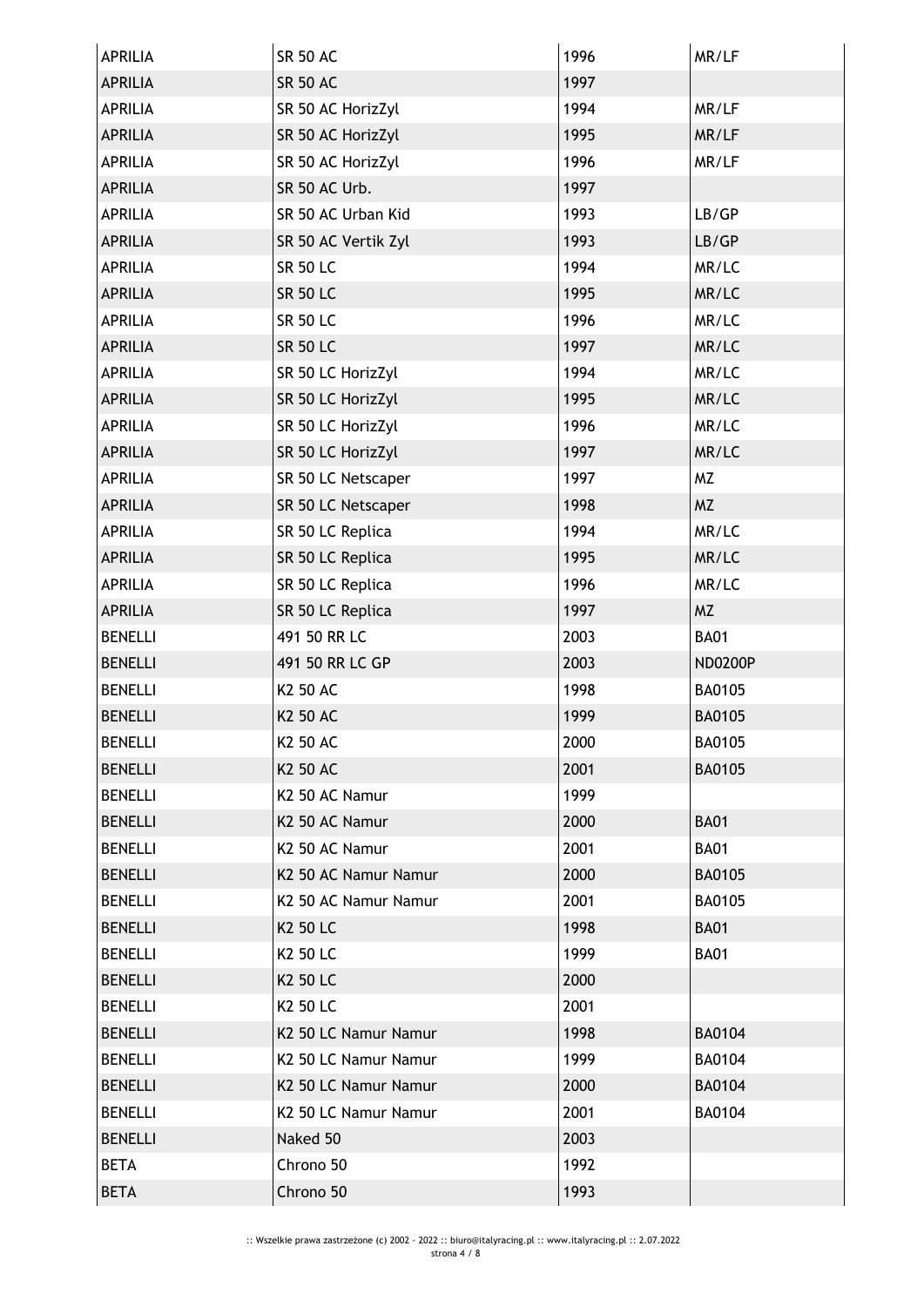| <b>BETA</b>     | Chrono 50          | 1994 |                |
|-----------------|--------------------|------|----------------|
| <b>BETA</b>     | Quadra 50          | 1995 |                |
| <b>BETA</b>     | Quadra 50          | 1996 |                |
| <b>BETA</b>     | Quadra 50          | 1997 |                |
| <b>BETA</b>     | Quadra 50          | 1998 |                |
| <b>BETA</b>     | Quadra 50          | 1999 |                |
| <b>BETA</b>     | Quadra 50          | 2000 |                |
| <b>BETA</b>     | Quadra 50          | 2001 |                |
| <b>BETA</b>     | Tempo 50           | 1993 |                |
| <b>BETA</b>     | Tempo 50           | 1994 |                |
| <b>BETA</b>     | Tempo 50           | 1995 |                |
| <b>BETA</b>     | Tempo 50           | 1996 |                |
| <b>BETA</b>     | Tempo 50           | 1997 |                |
| <b>BETA</b>     | Tempo 50           | 1998 |                |
| <b>BETA</b>     | Tempo 50           | 1999 |                |
| <b>BETA</b>     | Tempo 50           | 2000 |                |
| <b>BETA</b>     | Tempo 50           | 2001 |                |
| E-TON           | Viper RXL 50       | 2003 |                |
| E-TON           | Viper RXL 50       | 2004 |                |
| E-TON           | Viper RXL 50       | 2005 |                |
| E-TON           | Viper RXL 50       | 2006 |                |
| E-TON           | Viper RXL 50       | 2007 |                |
| <b>ITALJET</b>  | Dragster 50        | 1998 | <b>DRG</b>     |
| <b>ITALJET</b>  | Dragster 50        | 1999 | <b>DRG</b>     |
| <b>ITALJET</b>  | Dragster 50        | 2000 | <b>DRG</b>     |
| <b>ITALJET</b>  | Dragster 50        | 2001 | <b>DRG</b>     |
| <b>ITALJET</b>  | Dragster 50        | 2002 | <b>DRG</b>     |
| <b>ITALJET</b>  | Dragster 50        | 2003 | <b>DRG</b>     |
| <b>ITALJET</b>  | Pista 50 1,2       | 1994 |                |
| <b>ITALJET</b>  | Pista 50 1,2       | 1995 |                |
| <b>ITALJET</b>  | Pista 50 1,2       | 1996 |                |
| <b>ITALJET</b>  | Pista 50 1,2       | 1997 |                |
| <b>ITALJET</b>  | Scoop 50           | 1993 |                |
| <b>ITALJET</b>  | Scoop 50           | 1994 |                |
| <b>ITALJET</b>  | Yankee 50          | 1994 |                |
| <b>KREIDLER</b> | Florett 50         | 1996 | <b>FLORETT</b> |
| <b>KREIDLER</b> | Florett 50         | 1997 | <b>FLORETT</b> |
| <b>KREIDLER</b> | Florett 50         | 1998 | <b>FLORETT</b> |
| <b>KTM</b>      | Ark 50 AC          | 1998 |                |
| <b>KTM</b>      | Ark 50 AC          | 1999 |                |
| <b>KTM</b>      | <b>Ark 50 LC</b>   | 1998 |                |
| <b>KTM</b>      | <b>Ark 50 LC</b>   | 1999 |                |
| <b>KTM</b>      | <b>Ark 50 LC K</b> | 1998 | <b>BS4C00</b>  |
| <b>KTM</b>      | <b>Ark 50 LC K</b> | 1999 |                |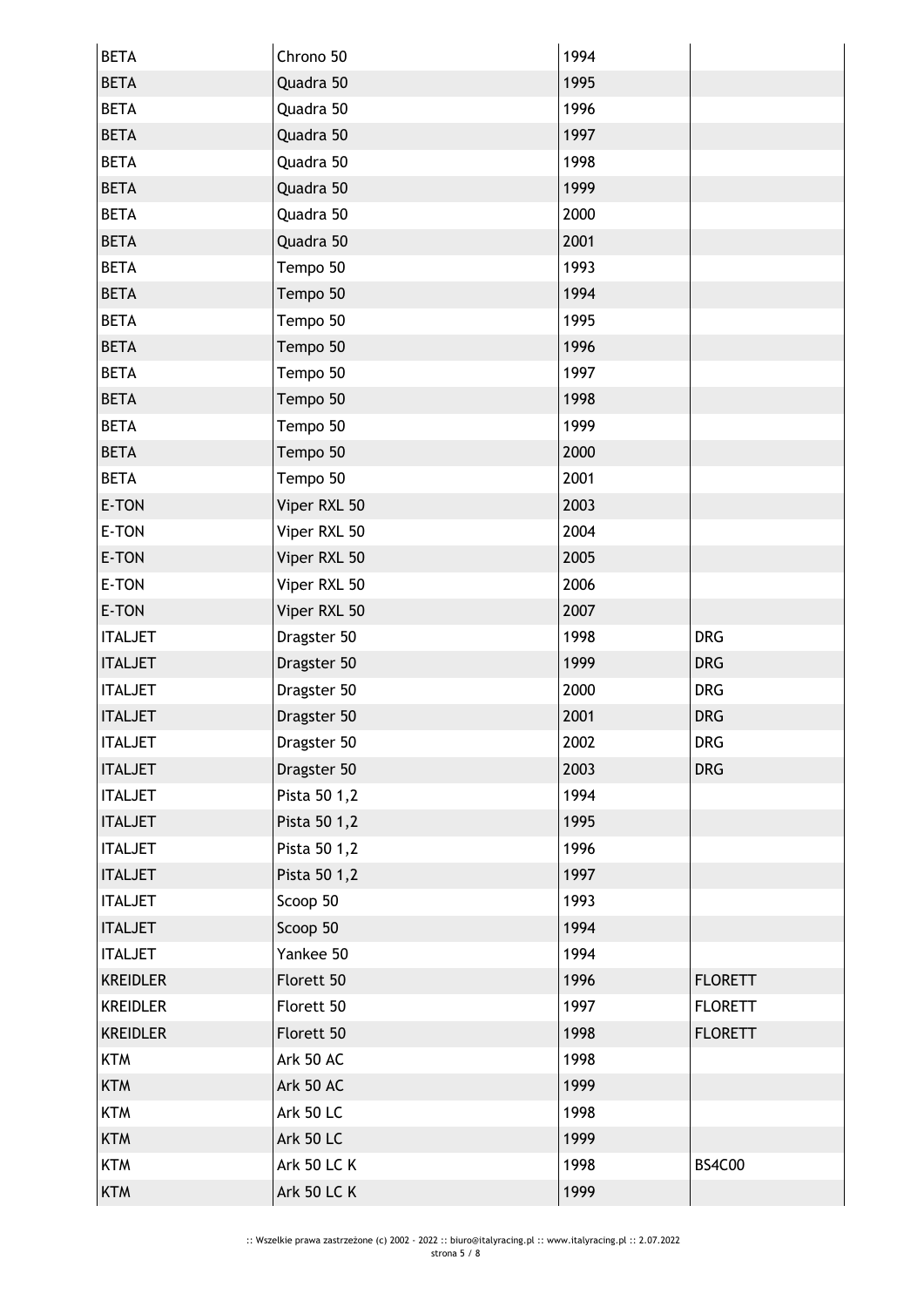| <b>KTM</b>      | Go 50 Chrono 502       | 1996 |                   |
|-----------------|------------------------|------|-------------------|
| <b>KTM</b>      | Go 50 Chrono 502       | 1997 |                   |
| <b>KTM</b>      | Go 50 Chrono 502       | 1998 |                   |
| <b>MALAGUTI</b> | Centro 50 AC 2T SL     | 1994 | 36T               |
| <b>MALAGUTI</b> | Centro 50 AC 2T SL     | 1995 | 36T               |
| <b>MALAGUTI</b> | Centro 50 AC 2T SL     | 1996 | 36T               |
| <b>MALAGUTI</b> | Centro 50 AC 2T SL     | 1997 | 36T               |
| <b>MALAGUTI</b> | Centro 50 AC 2T SL     | 1998 | 36T               |
| <b>MALAGUTI</b> | Centro 50 AC 2T SL Kat | 1999 | 4900000           |
| <b>MALAGUTI</b> | F10 50 AC Jetline      | 1999 | ZJM4800000        |
| <b>MALAGUTI</b> | F10 Wap 50             | 2002 |                   |
| <b>MALAGUTI</b> | F10 Wap 50             | 2003 |                   |
| <b>MALAGUTI</b> | F10 Wap 50             | 2004 |                   |
| <b>MALAGUTI</b> | F10 Wap 50             | 2005 |                   |
| <b>MALAGUTI</b> | F12 50 AC Phantom      | 2004 | ZJM46             |
| <b>MALAGUTI</b> | F12 50 LC DD Phantom   | 2000 | 4700000           |
| <b>MALAGUTI</b> | F12 50 LC DD Phantom   | 2002 | 4700000           |
| <b>MALAGUTI</b> | F12 50 LC DD Phantom   | 2003 | 6200000           |
| <b>MALAGUTI</b> | F12 50 LC DD Phantom   | 2004 | 6200000           |
| <b>MALAGUTI</b> | Yesterday 50           | 1998 | 45                |
| <b>MALAGUTI</b> | Yesterday 50           | 1999 | 45                |
| <b>MALAGUTI</b> | Yesterday 50           | 2000 | 45                |
| <b>MALAGUTI</b> | Yesterday 50           | 2001 | 45                |
| <b>MBK</b>      | Evolis 50              | 1993 |                   |
| <b>MBK</b>      | Evolis 50              | 1994 |                   |
| <b>MBK</b>      | Evolis 50              | 1995 |                   |
| MBK             | Evolis 50              | 1996 |                   |
| <b>MBK</b>      | Evolis 50              | 1997 |                   |
| <b>MBK</b>      | Evolis 50              | 1998 |                   |
| <b>MBK</b>      | Fizz 50                | 1995 |                   |
| <b>MBK</b>      | Fizz 50                | 1996 |                   |
| <b>MBK</b>      | Fizz 50                | 1997 |                   |
| <b>MBK</b>      | Forte 50               | 1996 |                   |
| <b>MBK</b>      | Forte 50               | 1997 |                   |
| <b>MBK</b>      | Forte 50               | 1998 |                   |
| <b>MBK</b>      | Sorriso 50             | 1996 |                   |
| <b>PEUGEOT</b>  | Elystar 50 TSDI        | 2003 | VGAG1AA1          |
| <b>PEUGEOT</b>  | Elystar 50 TSDI        | 2004 |                   |
| <b>PEUGEOT</b>  | Elystar 50 TSDI        | 2005 |                   |
| Peugeot         | Elystar 50 TSDI        | 2006 |                   |
| <b>PEUGEOT</b>  | JetForce 50            | 2003 |                   |
| <b>PEUGEOT</b>  | JetForce 50            | 2004 |                   |
| <b>PEUGEOT</b>  | JetForce 50            | 2005 |                   |
| <b>PEUGEOT</b>  | JetForce 50 TSDI       | 2004 | <b>VGA A1AAJA</b> |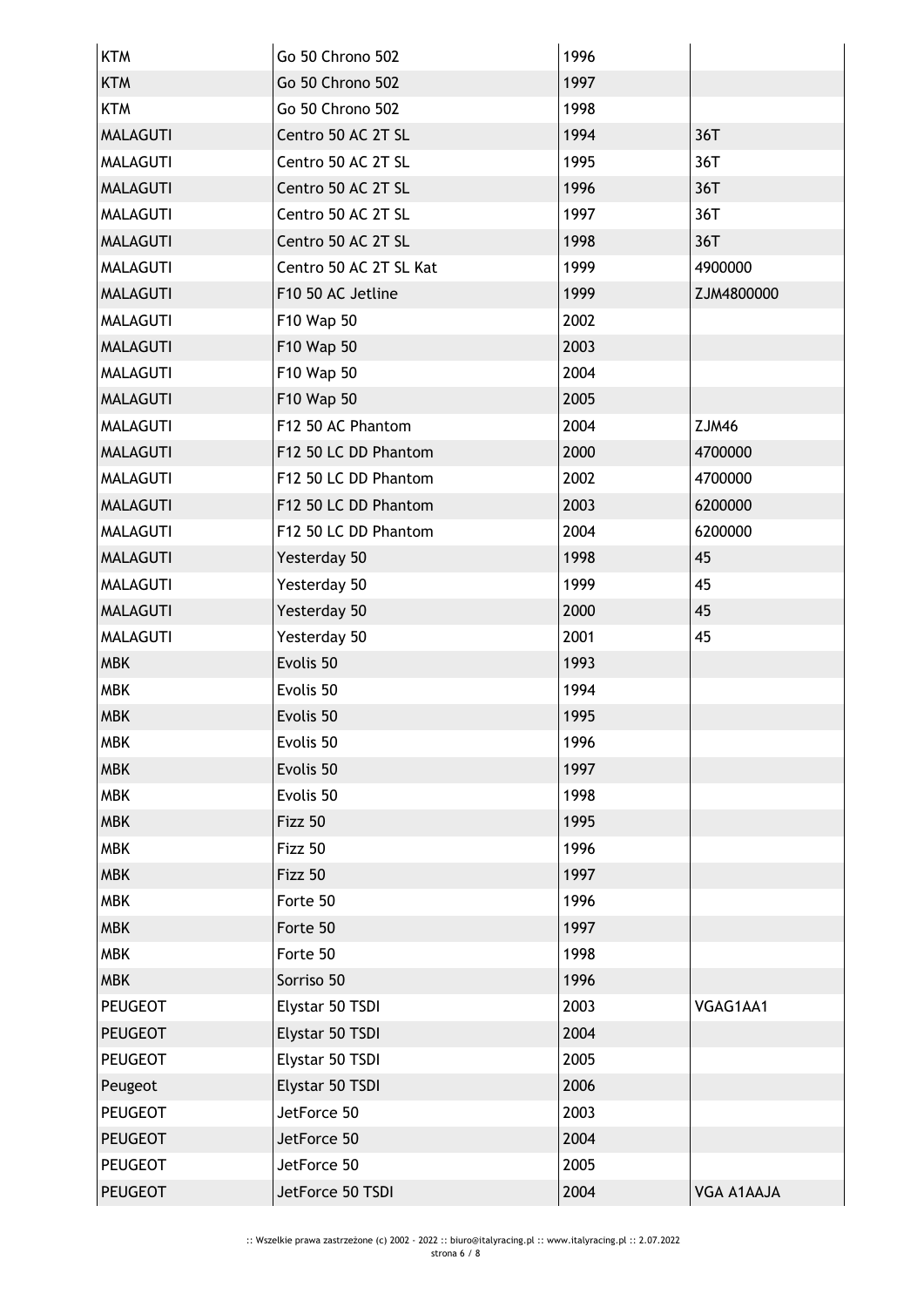| PEUGEOT        | JetForce 50 TSDI     | 2005 | VGA A1AAJA        |
|----------------|----------------------|------|-------------------|
| <b>PEUGEOT</b> | JetForce 50 TSDI     | 2006 | VGA A1AAJA        |
| PEUGEOT        | JetForce 50 TSDI SBC | 2003 |                   |
| <b>PEUGEOT</b> | JetForce 50 TSDI SBC | 2004 | VGA A1AAJB        |
| PEUGEOT        | JetForce 50 TSDI SBC | 2005 | VGA A1AAJB        |
| <b>PEUGEOT</b> | JetForce 50 TSDI SBC | 2006 | <b>VGA A1AAJB</b> |
| <b>PEUGEOT</b> | Looxor 50            | 2001 | <b>B1</b>         |
| <b>PEUGEOT</b> | Looxor 50            | 2002 | <b>B1</b>         |
| <b>PEUGEOT</b> | Looxor 50            | 2003 | <b>B1</b>         |
| <b>PEUGEOT</b> | Looxor 50            | 2004 |                   |
| <b>PEUGEOT</b> | Looxor 50            | 2005 |                   |
| <b>PEUGEOT</b> | Looxor 50            | 2006 |                   |
| <b>PEUGEOT</b> | Looxor 50 TSDI       | 2001 |                   |
| <b>PEUGEOT</b> | Looxor 50 TSDI       | 2002 |                   |
| <b>PEUGEOT</b> | Looxor 50 TSDI       | 2003 |                   |
| <b>PEUGEOT</b> | Looxor 50 TSDI       | 2004 |                   |
| <b>PEUGEOT</b> | Looxor 50 TSDI       | 2005 |                   |
| <b>PEUGEOT</b> | Looxor 50 TSDI       | 2006 |                   |
| PEUGEOT        | Rapido 50 ST         | 1985 |                   |
| <b>PEUGEOT</b> | Rapido 50 ST         | 1986 |                   |
| PEUGEOT        | Rapido 50 ST         | 1987 |                   |
| <b>PEUGEOT</b> | Rapido 50 ST         | 1988 |                   |
| PEUGEOT        | Rapido 50 ST         | 1989 |                   |
| <b>PEUGEOT</b> | Rapido 50 ST         | 1990 |                   |
| <b>PEUGEOT</b> | Rapido 50 ST         | 1991 |                   |
| <b>PEUGEOT</b> | Rapido 50 ST         | 1992 |                   |
| <b>PEUGEOT</b> | Rapido 50 ST         | 1993 |                   |
| <b>PEUGEOT</b> | Speedfight II AC 50  | 2004 |                   |
| <b>PEUGEOT</b> | Speedfight II LC 50  | 2004 |                   |
| <b>PEUGEOT</b> | Squab 50             | 1994 |                   |
| <b>PEUGEOT</b> | Squab 50             | 1995 |                   |
| <b>PEUGEOT</b> | Squab 50             | 1996 | S1A-DE            |
| <b>PEUGEOT</b> | Squab 50             | 1997 | S1A-DE            |
| <b>PEUGEOT</b> | Squab 50             | 1998 |                   |
| <b>PEUGEOT</b> | Squab 50             | 1999 |                   |
| <b>REX</b>     | Escape 50 2T         | 2003 |                   |
| <b>REX</b>     | Escape 50 2T         | 2004 |                   |
| <b>REX</b>     | Escape 50 2T         | 2005 |                   |
| <b>REX</b>     | Escape 50 2T         | 2006 |                   |
| <b>REX</b>     | <b>Rex 50</b>        | 1996 |                   |
| <b>REX</b>     | <b>Rex 50</b>        | 1997 |                   |
| <b>REX</b>     | <b>Rex 50</b>        | 1998 |                   |
| <b>REX</b>     | <b>Rex 50</b>        | 1999 |                   |
| <b>REX</b>     | Rexy 50              | 1997 |                   |